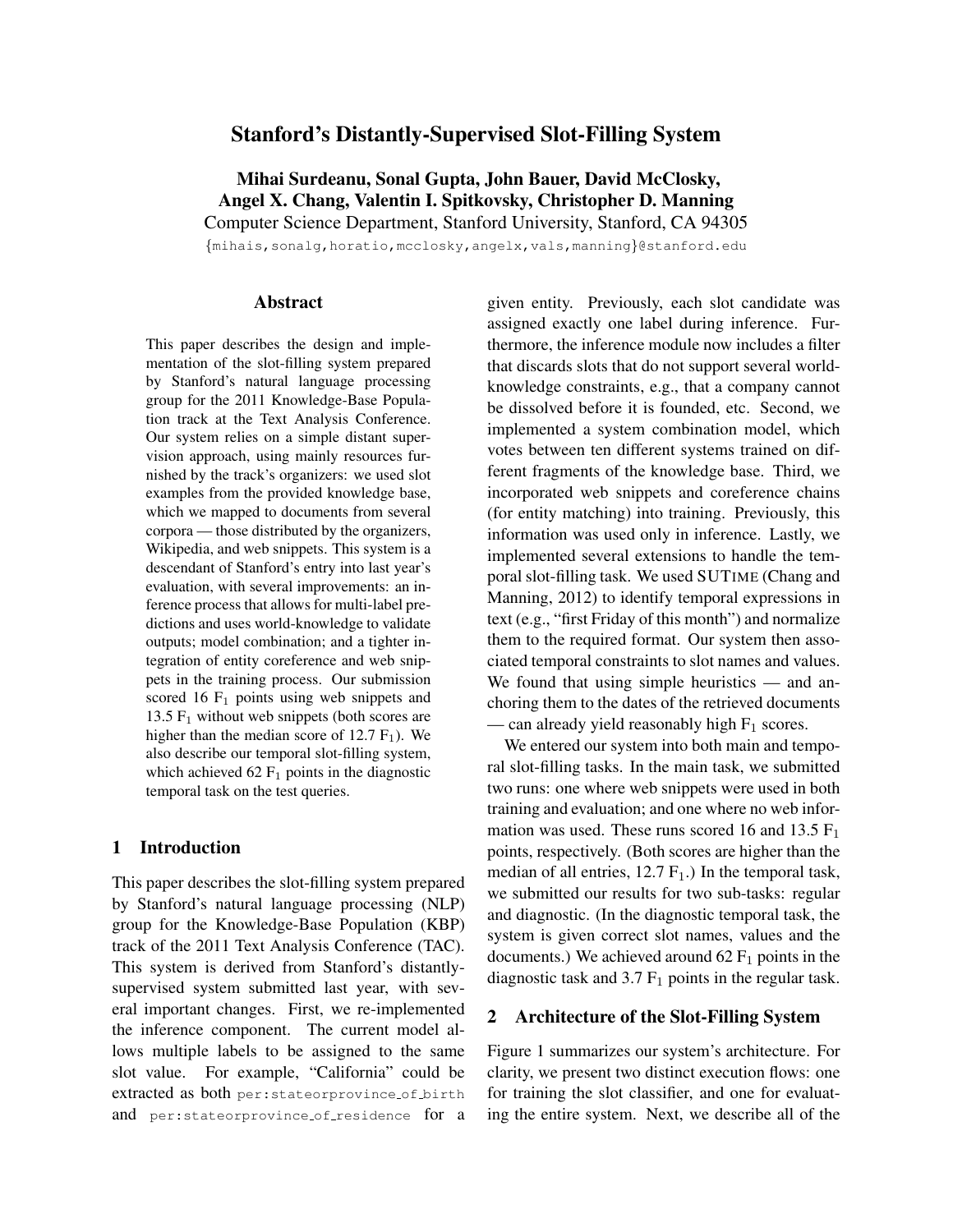

Figure 1: Architecture of the slot-filling system. Bolded blocks are either new or significantly changed since last year.

system components, focusing primarily on ones that are new and those which have significantly changed since last year. For details of the remaining components, we refer the reader to our paper from the previous TAC-KBP evaluation (Surdeanu et al., 2010).

# 2.1 Training

The training process starts by mapping Wikipedia infobox fields to KBP slot types. For example, the infobox field University:established maps to the KBP slot type org:founded. Next, we retrieve sentences that contain the previously generated slot instances by querying all our document collections with a set of queries, where each query contains an entity name and one slot value, e.g., "Barack Obama" AND "United States" for the slot per:employee of. From the documents retrieved, we keep only sentences that contain both the entity name and the slot value. This process differs from last year's system in two ways. First, we retrieve more content from the document collections: for each entity, we retrieve up to 200 sentences from non-web collections and up to 500, per entity, from the index containing web snippets. This year we could do this without significant overhead because we pre-processed (our pre-processing includes named entity recognition, parsing, and coreference resolution) all collections offline. Second, we used a different set of document collections, consisting of:

- 1. The official corpus provided by the organizers;
- 2. Snippets of Wikipedia articles from the 2009 KBP Evaluation Reference Knowledge Base, pre-processed similarly to last year's system;
- 3. An English Wikipedia dump from June 2010;
- 4. A collection of entity-specific web snippets, extracted as follows: for each entity, we constructed a set of queries consisting of the entity name plus one of the trigger phrases from our list of slot-specific triggers.<sup>1</sup> For each query, we retrieved the top ten snippets from Google.

<sup>1</sup>http://nlp.stanford.edu/pubs/ kbp\_trigger\_words.txt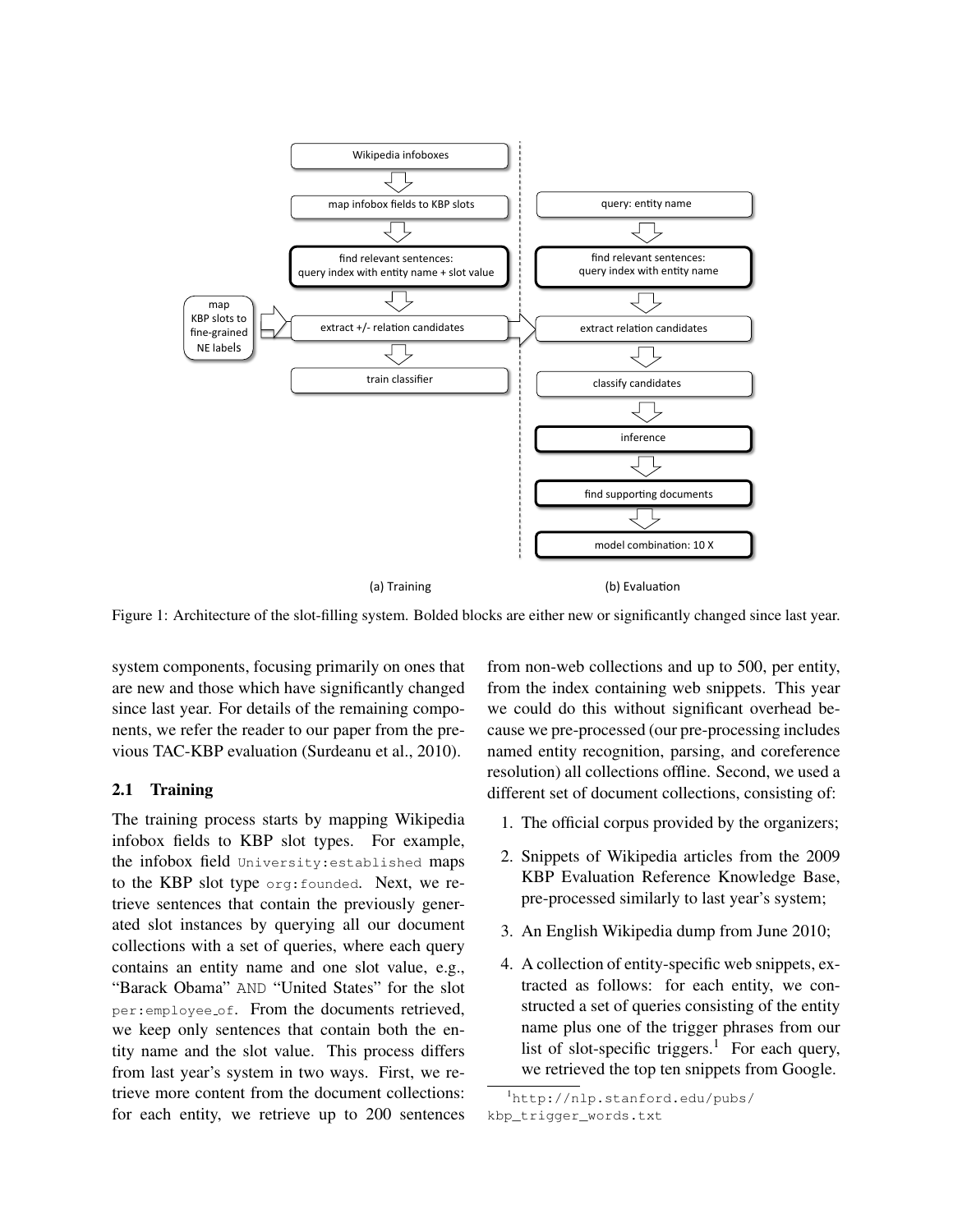|               | Slots defined in groups per: city_of_birth, per: stateorprovince_of_birth and                             |
|---------------|-----------------------------------------------------------------------------------------------------------|
|               | per:country_of_birth must exist and be compatible in a gazetteer of world locations.                      |
| 2             | Slots defined in groups per:city_of_death, per:stateorprovince_of_death and                               |
|               | per:country_of_death must exist and be compatible in a gazetteer of world locations.                      |
| $\mathcal{E}$ | Slots of org:city_of_headquarters, org:stateorprovince_of_headquarters and                                |
|               | org: country_of_headquarters must also exist and be compatible in a gazetteer                             |
| 4             | per:date_of_birth should be before per:date_of_death, if both are defined.                                |
| 5             | org: founded should be before org: dissolved, if both are defined.                                        |
|               | Extracted slot values for $\circ$ rg: subsidiaries must not overlap with the set for $\circ$ rg: parents. |

Table 1: World-knowledge constraints used during inference.

To extract slot candidates, we followed Mintz et al. (2009) in assuming that all sentences containing a reference to the entity of interest and a known slot value are positive examples for the corresponding slot type. We considered as "valid references" any mentions from coreference clusters where at least one element matched the entity's name, using the coreference resolution system of Lee et al. (2011).

We generated negative slot examples as follows:

- We extracted candidates: all named entity mentions in a window of 20 words to the left and right of a valid mention of the entity of interest;
- We compared each candidate with the infobox slot values of the given entity. If the candidate's named entity (NE) label is compatible with a slot type (e.g., the NE label LOC is compatible with per: stateorprovince of birth) and its text does not match the corresponding slot value in the infobox, then we mark this candidate as a negative example for that slot type.

Note that this heuristic yields a different set of negative examples for each slot type. To accommodate this setup, we trained the slot classifier using a battery of one-versus-rest logistic regression models, one for each slot type (rather than a single multiclass classifier, which would require a single set of negative examples). We used the same features as last year. To control for the excessive number of negative examples, we subsampled them with a probability of 0.01 (Riedel et al., 2010).

# 2.2 Evaluation

The sentence retrieval process used during evaluation is similar to the one used when training the model, with two exceptions. First, we retrieve more sentences per entity: up to 500 from the Wikipedia and KBP corpora; and up to 1,000 from the collection of web snippets. Second, the queries used during evaluation contain just the entity name. In contrast to last year, we did not include trigger words in the evaluation queries. (In preliminary experiments, this led to a higher recall of the retrieval module most likely because our list is far from complete.)

We re-architected the inference component this year. Our new algorithm works as follows:

- 1. For each tuple (entity name, slot value) we sum the classification probabilities for all instances of this tuple in the data and all valid slot types (i.e.,  $per: *$  slots for persons and  $org: *$  slots for organizations). Note that the resulting scores for a given slot type are no longer probabilities.
- 2. We discard all predictions with a score below a threshold  $\tau_i$ , which is tuned using a set of development queries. This naturally models multi-label predictions, where the same (entity name, slot value) tuple may have multiple valid labels. As an example of multi-label prediction, for a given entity, the slot value "California" may be classified as both per:stateorprovince of birth and per: stateorprovince of residence. Our inference model is similar to that of Hoffmann et al. (2011), but with local training (i.e., one datum per slot mention, instead of having all mentions with the same value modeled jointly).
- 3. Lastly, for each entity in the test data, we keep the set of predictions with the highest overall score that satisfy a series of world-knowledge constraints (see Table 1 for the complete list).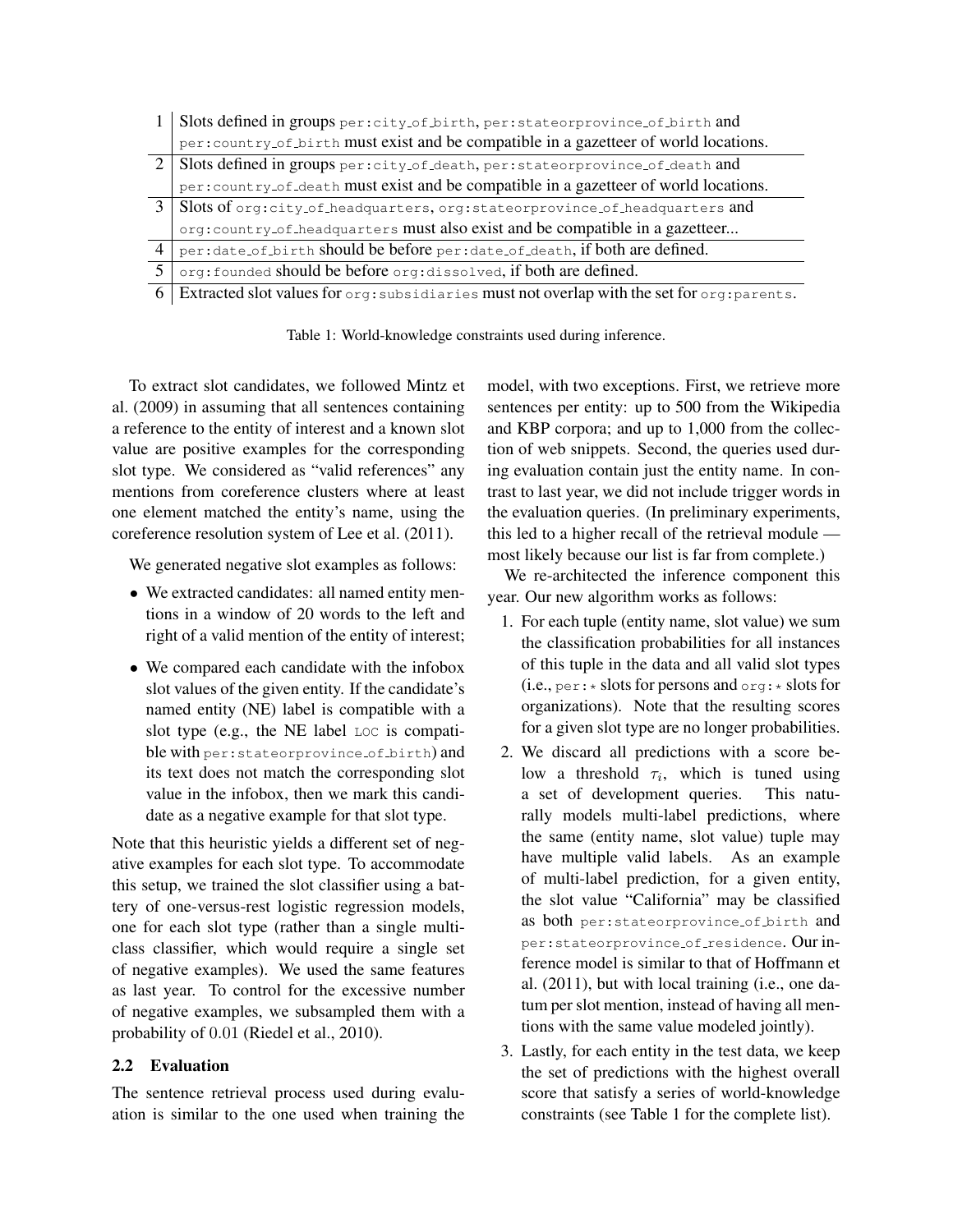For the slots produced by the inference process, we identify a supporting document by querying the official index for the entity and its slot value. If a document exists in the official index with both terms in the same sentence, that document is returned as the supporting document. If multiple documents meet this criterion, the one with the terms closest together is returned, with ties broken by the information retrieval (IR) score. (And if there is no such document, we fall back to the highest-IR result.)

The evaluation execution flow concludes with model combination. We observed early in the development of the system that training on more than 10% of the provided knowledge base did not improve performance. To still take advantage of all the available training data, we chose to train ten different models (each using a disjoint ten percent of the knowledge base) and combine their outputs. We implemented a simple combination strategy based on voting, where an extracted slot value is included in the final output if it has been proposed by more than  $\tau_c$  base models.

### 3 Architecture for Temporal Slot-Filling

The temporal system extracts 4-tuples of dates, [T1 T2 T3 T4], for each non-NIL slot value, which is either given (as in the case of diagnostic task) or extracted by the main slot-filling system. We extracted temporal expressions from sentences and normalized them to the YYYYMMDD format. When the year or month was missing from a date  $t$ , we converted it to a range, t-start and t-end. For example, 201110XX is converted to 20111001 and 20111031. When a date is fully specified,  $t$ -start and  $t$ -endhave the same value. We then assigned T3 as  $t$ -start and T2 as t-end. For sentences from which we did not extract any temporal expressions, we used the date of their documents, when available.

# 3.1 A Start/End Model

We also submitted a second system in which we tried to learn *n*-grams associated with *starts* and ends of events. For example, bigrams like "joined on" and "left on" generally mark the starts and ends of events, respectively. To learn these  $n$ -grams, we used Freebase to get temporal constraints on relations and found sentences in the corresponding Wikipedia articles that contained those temporal expressions. Whenever a temporal value in Freebase matched a temporal expression from a sentence in Wikipedia, we considered bigrams and trigrams around a window of five words on each side of the temporal expression. We labeled the n-grams depending on whether the temporal value in the Freebase occurred as *start* or *end*. We then weighted the n-grams using a tf-idf-like score, using document frequencies from Google's n-gram corpus (LDC catalog number LDC2006T13). When classifying a temporal expression as start or end at testing time, we computed Jaccard's coefficient between the class  $n$ -grams and the  $n$ -grams around the temporal expression, and thresholded the values to assign a particular label. We set the values of T1 and T2 if the label was *start* and T<sub>3</sub> and T<sub>4</sub> if the label was *end*.

## 4 Experiments

We report first experiments that highlight the contributions of the novel components of our system. For these experiments we used the 100 queries from the 2010 KBP evaluation. We randomly selected 20 questions to tune the two system parameters ( $\tau_i$  and  $\tau_c$ ) and used the remaining 80 for testing. We devised six different experiments (summarized in Table 2); Table 3 shows the results. Note that in this analysis we ignored the extracted supporting document (i.e., scorer parameter anydoc was set to true), for two reasons. First, we wanted to focus on the core components of the system (classification, inference, and model combination), instead of the extraction of supporting documents. And second, since gold answers are based on submitted runs, they are incomplete with respect to supporting documents.

Table 3 indicates that multi-label inference (Experiment 2) improves over the baseline (Experiment 1) by more than  $1 \mathrm{F}_1$  point. Note that the baseline model selects exactly one label for each slot candidate (similarly to our approach from last year). As expected, the improvement is caused by a significant boost in recall (2.5 absolute percentage points).

The world-knowledge constraints (Experiment 3) contribute only  $0.3 \, \mathrm{F}_1$  points. This modest improvement can be explained by constraints often *emphasizing* the errors made by the local classifier, instead of correcting them. For example, constraint 1 in Table 1 may lead to the removal of up to three slot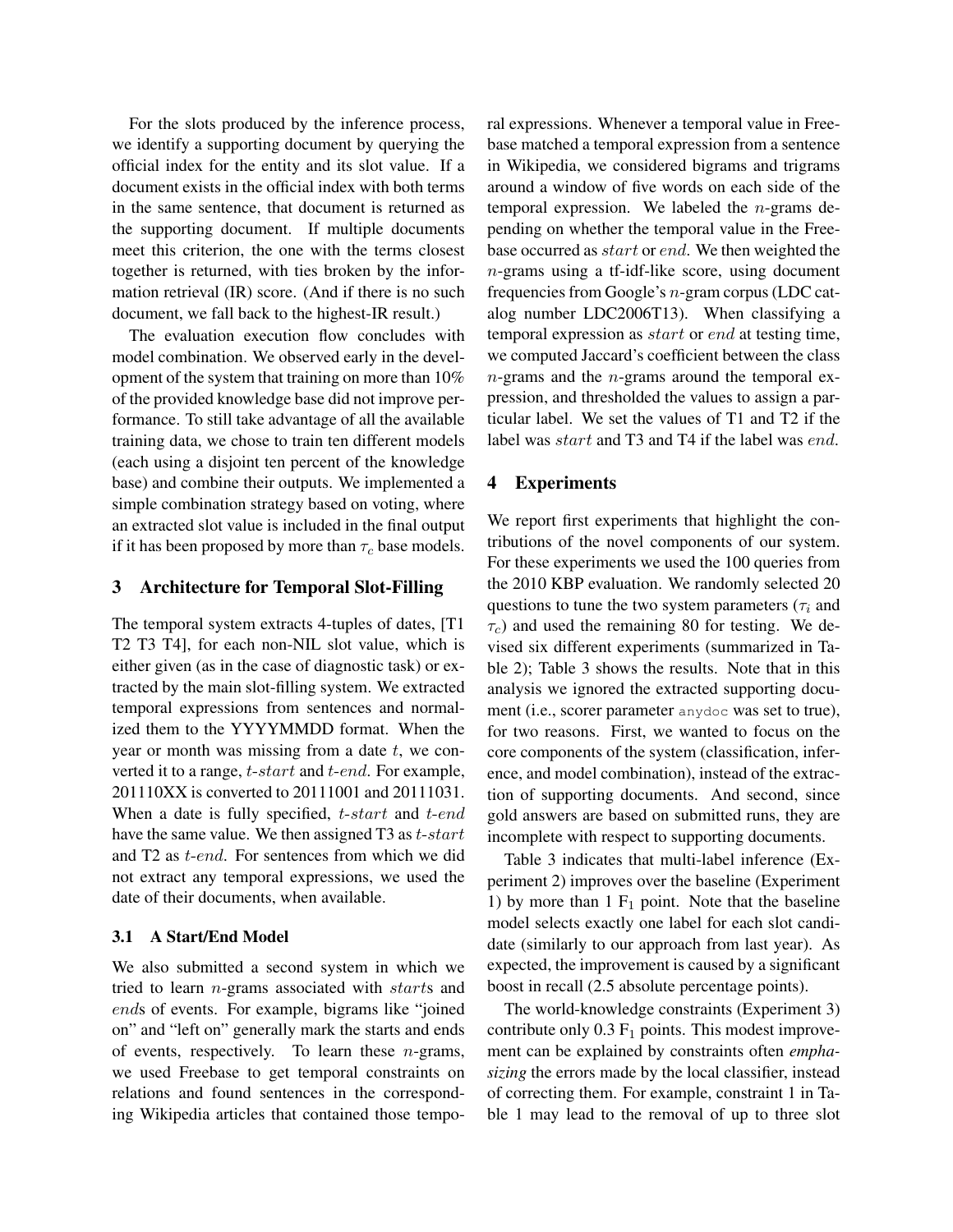|              |           | Multi-label World Knowledge | Web      | Model       |
|--------------|-----------|-----------------------------|----------|-------------|
|              | Inference | in Inference                | Snippets | Combination |
| Experiment 1 |           |                             |          |             |
| Experiment 2 |           |                             |          |             |
| Experiment 3 |           |                             |          |             |
| Experiment 4 |           |                             |          |             |
| Experiment 5 |           |                             |          |             |
| Experiment 6 |           |                             |          |             |

Table 2: Configuration of experiments: #5 is our submission with web snippets; and #6 is our system without them.

|                               | P. | $\mathbb{R}$   | $H_1$ |
|-------------------------------|----|----------------|-------|
| Experiment $1 \mid$           |    | 20.5 13.1 15.6 |       |
| Experiment 2                  |    | 18.7 15.6 16.7 |       |
| <b>Experiment 3</b>           |    | 19.1 15.9 17.0 |       |
| Experiment 4 $ $              |    | 27.1 16.4 20.2 |       |
| Experiment 5                  |    | 26.3 19.2 22.2 |       |
| Experiment 6   21.6 17.4 19.3 |    |                |       |

Table 3: Development evaluation on 80 queries from the 2010 test set; remaining 20 queries were used for parameter tuning. These scores were generated using the official KBP scorer, with the anydoc parameter set to true. For experiments without model combination (1–4), the scores are averages over the ten different models trained on distinct partitions of the knowledge base; for the other experiments (5–6), which do involve model combination, we scored the combined output of the ten base models.

candidates, even when only one of them is incorrect.

On the other hand, web-snippets (Experiment 4) contribute a significant  $3.2 \mathrm{F}_1$  points, most likely because they bring to the table more recent data that was already deemed as highly correlated with the entity of interest by the search engine. Our results indicate that such dynamically-added information is complementary to static collections of documents.

Lastly, model combination is also successful, leading to an increase of  $2 F<sub>1</sub>$  points when the web snippets are used (Experiment 5) and 2.3 points without web snippets (Experiment 6). This is further evidence that model combination yields a beneficial regularization effect that is not provided by base models alone. All in all, this year's improvements led to an increase of 6.6  $F_1$  points (a 42% relative improvement), compared to last year's system.

Table 4 lists our official scores in this year's evaluation. We submitted two runs: one using web snippets in training and testing (equivalent to Experiment 5 in Table 2) and one which did not access the web at all (equivalent to Experiment 6). Both runs scored above the median entry reported by the evaluation's organizers. We find this outcome encouraging, especially considering the simplicity of our approach. One troubling observation, however, is that our entries scored significantly lower than in development (e.g., the  $F_1$  for our submission using web snippets is 4.2 points below Experiment 5). Although these numbers are not directly comparable (because of differences in evaluation queries), this large difference suggests that our component for finding supporting documents — the only difference between the two set-ups other then the evaluation queries — requires further attention.

|                      | P                                                  |                  | $R = F_1$ |
|----------------------|----------------------------------------------------|------------------|-----------|
| <b>LDC</b>           |                                                    | 86.2 72.6 78.8   |           |
| Top-1 team           |                                                    | 35.0 25.5 29.5   |           |
| Top-2 team           |                                                    | 49.2 12.6 20.0   |           |
| Stanford with web    | $\begin{vmatrix} 17.1 & 15.0 & 16.0 \end{vmatrix}$ |                  |           |
| Stanford without web |                                                    | 14.1 13.0 13.5   |           |
| Median team          |                                                    | $10.3$ 16.5 12.7 |           |

Table 4: Official results on the 2011 test queries.

### 4.1 Temporal Slot-Filling

Our submission attained around  $62 \text{ F}_1$  on the diagnostic task, but only 3.7  $F_1$  points for the full temporal slot-filling task, on the test queries. The best system scored around 64  $F_1$  for the diagnostic and 22.7  $F_1$  on the full task. It is unclear why our system performs poorly on the full task, but it is likely that there may have been an integration bug between the temporal module and the slot-filling system.